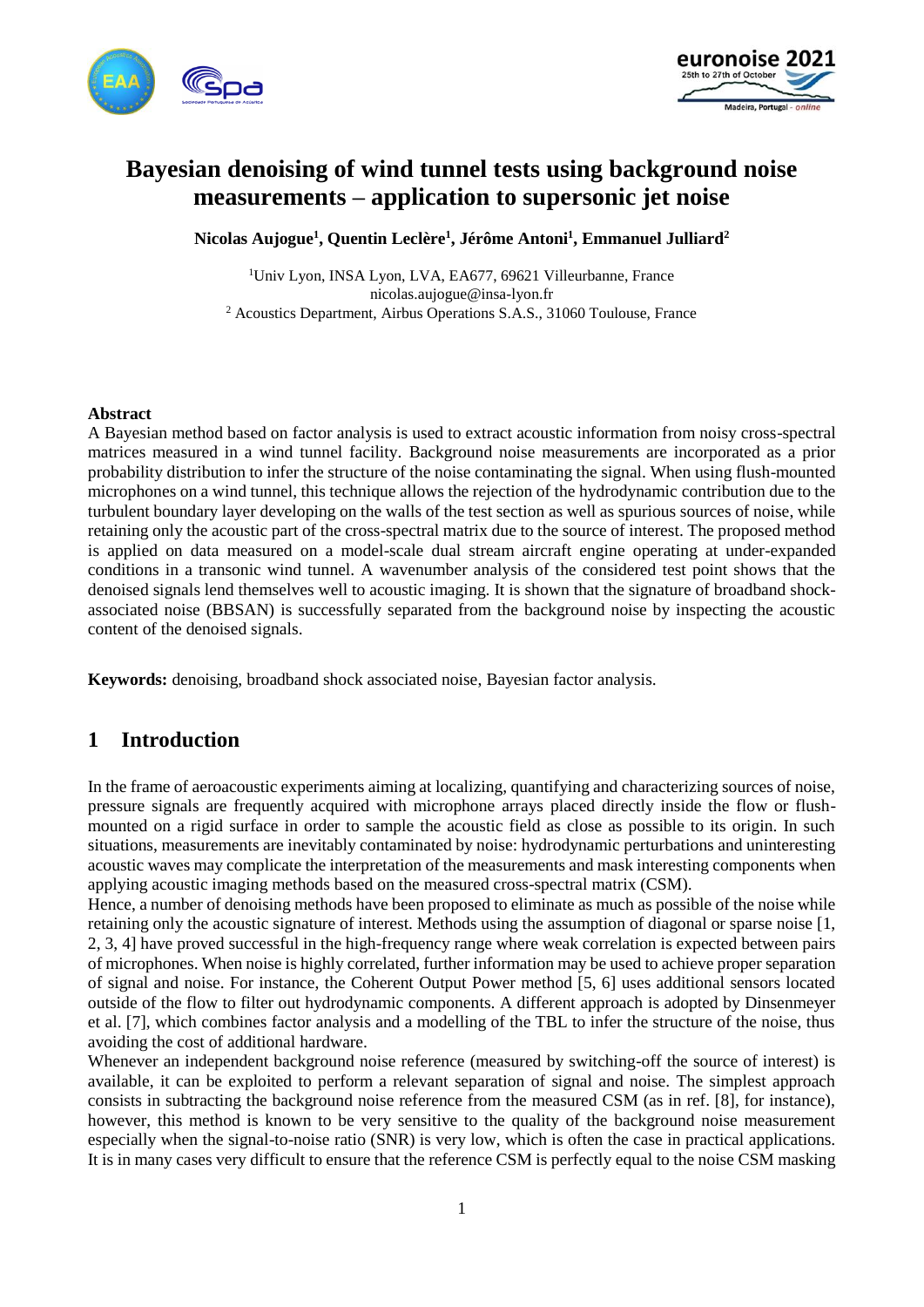

the signal for two main reasons. First, estimation errors due to the finite length of the signals make the perfect equality of both CSMs impossible, since perfect convergence is never achieved. Second, small discrepancies between both setups (source switched-on and source switched-off) leads to a certain degree of variability of the CSM. These issues can cause the subtracted CSM to have negative autopowers or wrong phases on the cross-spectra. Efforts have been made to mitigate this issue by thresholding the subtracted CSM [9] or by identifying separate signal and noise subspaces before projecting the data onto the signal subspace [10], but their success generally rely on the accuracy of the reference background noise CSM.

Since the former scenario is often encountered in the context of flight tests or closed-section wind tunnel tests, the present works aim at exploiting the information contained in the structure of the background noise CSM, but regarding this structure as uncertain. The proposed approach thus allows the identified noise to slightly depart from the measured background noise reference. The Bayesian formalism is adopted, and a methodology similar to ref [11] is used, given the good results yielded by factor analysis on various benchmarks [12, 13]. In this context, the independent background noise reference is incorporated as a prior probability density in the model.

The second part of the article gives details about the inference method. In the third part of the article, this technique is used to denoise aeroacoustic signals measured in a transonic wind tunnel. Benefits for the characterization of the source are shown through acoustic imaging results.

### **2 Bayesian factor analysis**

#### **2.1 Data model**

Final papers will be published in the conference proceedings. In the following, it is assumed that pressure signals are acquired with an array of *M* microphones. Measured signals are typically post-processed using Welch's method, which yields  $N_s$  snapshots of Fourier coefficients. Therefore, at each frequency bin, pressure may be represented as a collection of  $N_s$  vectors in  $\mathbb{C}^M$  :  $(\mathbf{p_i})_{(1 \le i \le N_s)}$ . From a statistical point of view, pressure snapshots are considered as independent and identically distributed, since we consider stationary signals.

Let us decompose these vectors into a noise part  $(n_i)_{(1 \le i \le N_s)}$ , and the acoustic signal of interest  $(a_i)_{(1 \le i \le N_s)}$ :

$$
\mathbf{p}_i = \mathbf{a}_i + \mathbf{n}_i, \qquad 1 \le i \le N_s. \tag{1}
$$

The idea behind factor analysis is that the statistical behavior of the  $M$ -dimensionnal signal may be well represented by a small number (say K) of random latent factors  $(c_i)_{(1 \le i \le N_S)}$ . The weights linking the factors to the actual signal are gathered in a loading matrix  $\bf{L}$ , which is independent of the snapshot index:

$$
\mathbf{a}_i = \mathbf{L}\mathbf{c}_i. \tag{2}
$$

Thus, vector  $\mathbf{n}_i$  is the residual error between the factor analysis part and the measured data, and acts as a nuisance parameter.

Factor Analysis is an inference problem, since the statistical distribution of the factors and the residuals as well as the loading matrix, have to be determined from the available data. Here, a Bayesian point of view is adopted to solve this problem, which allows completing the available information –obtained from measurements–with prior knowledge of some parameters–obtained from additional measurements, user experience, theoretical considerations, or numerical computation, for instance. Complementary knowledge is introduced in the model using informative prior probability densities.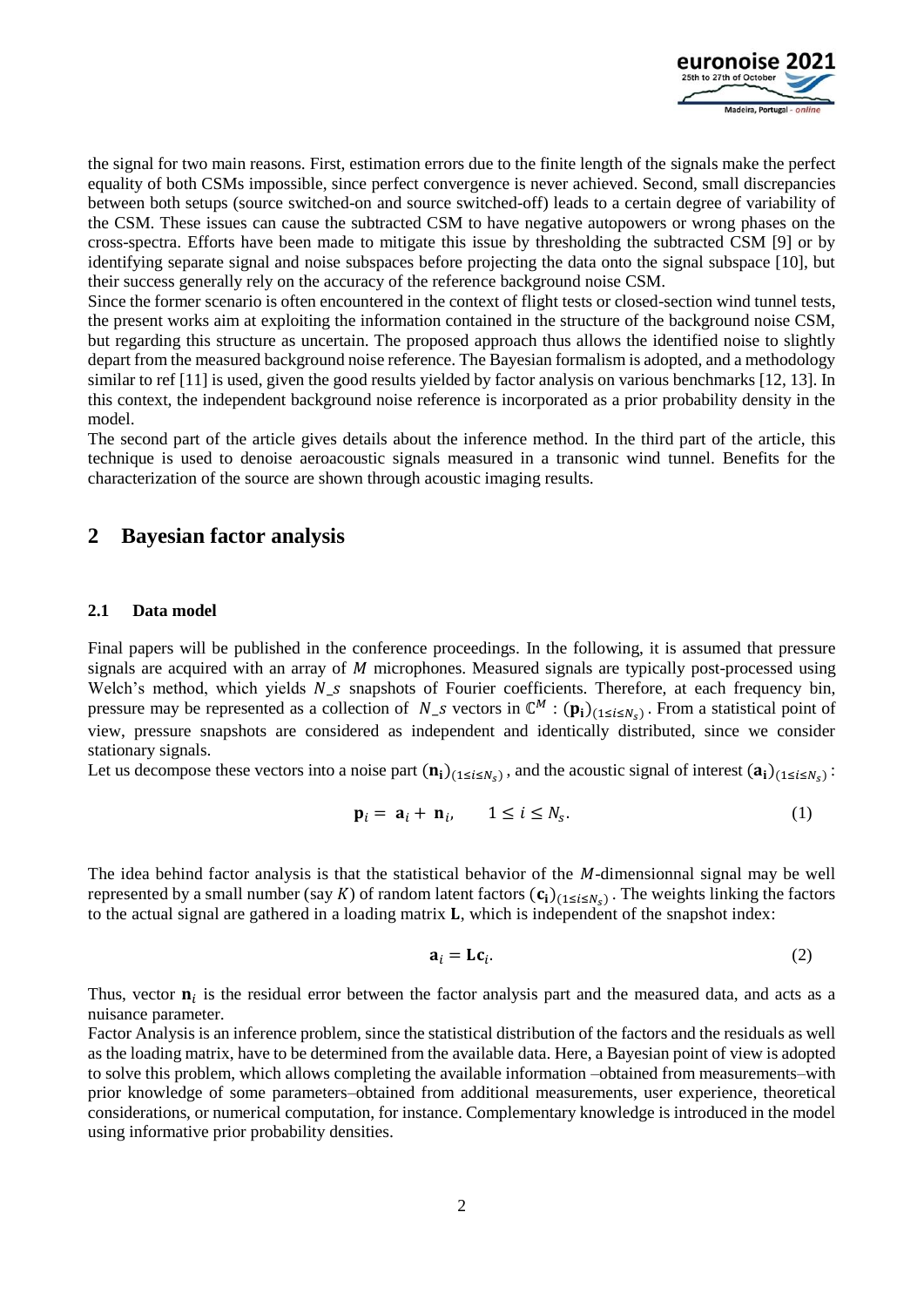

In the frame of aeroacoustic wind tunnel tests, it is common practice to perform dry runs to estimate background noise inside the facility. When microphones are flush-mounted on the wind tunnel wall, background noise may be composed of hydrodynamic perturbations caused by the turbulent boundary layer developing on the walls of the test section, and of parasite acoustic duct waves propagating inside the wind tunnel. The proposed denoising method uses background noise measurements to build the prior density of **n**. With the preceding notation, one gets:

$$
\mathbf{S}_{\mathbf{p}\mathbf{p}} = \mathbf{L}\mathbf{S}_{\mathbf{c}\mathbf{c}}\mathbf{L}^H + \mathbf{S}_{\mathbf{n}\mathbf{n}},\tag{3}
$$

where for snapshots of a given quantity  $x$ , the empirical covariance matrix –also known as the Cross-Spectral Matrix (CSM) – is defined as  $S_{pp} = N_s^{-1} \sum_{i=1}^{N_s} x_i x_i^H$ . In the above equation, cross-terms have been neglected. Background noise tests provide the experimenter with an estimate  $\widetilde{S_{nn}}$  of  $S_{nn}$ .

#### **2.2 Likelihood function**

In the chosen data model, additive noise is assumed to behave as a centered complex Gaussian variable with covariance matrix  $S_{nn}$ :

$$
\mathbf{n}_i \sim \mathcal{N}_{\mathbb{C}}(\mathbf{0}, \mathbf{S}_{nn}).\tag{4}
$$

Therefore, the likelihood function of the problem reads:

$$
\mathbf{p}_i \sim \mathcal{N}_{\mathbb{C}}(\mathbf{Lc}_i, \mathbf{S}_{nn}).
$$
 (5)

#### **2.3 Priors**

In order to add sufficient parameterization to carry out a Bayesian inference, prior probability densities have to be assigned to all variables of the problem.

### **2.3.1 Factors**

The factors are also given a centred complex Gaussian prior probability density with target covariance $[\gamma^2]$ :

$$
\mathbf{c}_i \sim \mathcal{N}_{\mathbb{C}}(\mathbf{0}, [\gamma^2]). \tag{6}
$$

Since the target covariance matrix is diagonal, there is a priori no correlation between factors. Note that some correlation may be introduced in  $S_{cc}$  by the effect of the likelihood function on the posterior probability of  $c_i$ .

#### **2.3.2 Variance of the factors**

Since no prior information about the variance of the factors is available to the user, coordinates of  $\gamma^2$  are also inferred. Their prior is set to an Inverse Gamma probability density function (p.d.f.) with parameters  $a$ , and  $b$  :

$$
\gamma_k^2 \sim \mathcal{IG}(a, b), \qquad 1 \le k \le K. \tag{7}
$$

Parameters  $\alpha$  and  $\beta$  are called hyper-parameters, and are set by the user. Since no information is available not the actual value of  $\gamma_k^2$ , they should be set such that the prior has a very large variance. Since each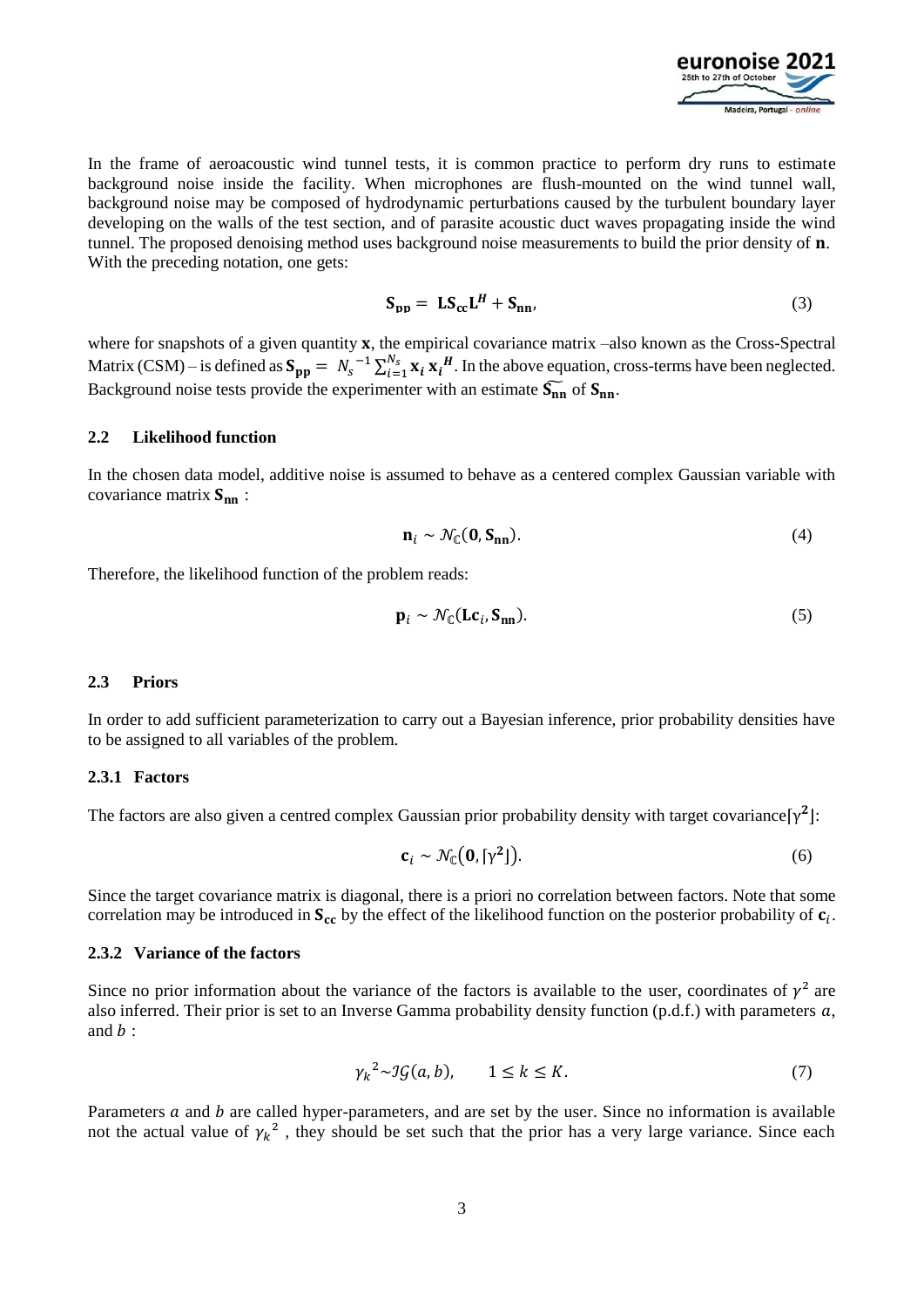

coordinate of  $\gamma^2$  can have a different value, the model is heteroscedastic, which promotes sparsity among the factors.

#### **2.3.3 Loading matrix**

Each element of the loading matrix is assigned a centered complex Gaussian function with a constant variance  $1/K$ :

$$
\mathbf{L}_{ij} \sim \mathcal{N}_{\mathbb{C}} \left( 0, \frac{1}{\nu} \right). \tag{8}
$$

#### **2.3.4 Noise covariance matrix**

Knowledge of the CSM of the noise can be exploited by setting a carefully chosen prior distribution for  $S_{nn}$ , namely a complex Inverse-Wishart distribution with scale matrix  $\widetilde{S_{nn}} \times N_s$  and  $N_s$  degrees of freedom :

$$
\mathbf{S_{nn}} \sim \mathcal{IW}_{\mathbb{C}}(\widetilde{\mathbf{S_{nn}}} \times N_s, N_s). \tag{9}
$$

This particular choice of prior is motivated by the fact that the complex Inverse-Wishart distribution is the conjugate prior to the likelihood function. This means that the derivation of the posterior probability of  $S_{nn}$ also yields a complex Inverse-Wishart distribution, from which samples can easily be drawn using Bartlett decomposition [14].

#### **2.4 Overview of the inference method**

The organization of the inference model can be summarized in a hierarchical graph shown in Fig. 1. Square boxes are deterministic variables, circular boxes are random variables to infer. Red boxes represent hyperparameters, while blue boxes are not chosen by the experimenter. Parent-child relationships between variables are represented by the direction of the arrows: arrows point from parent to child nodes.



Figure 1 : Hierarchical graph of the model using plate notation.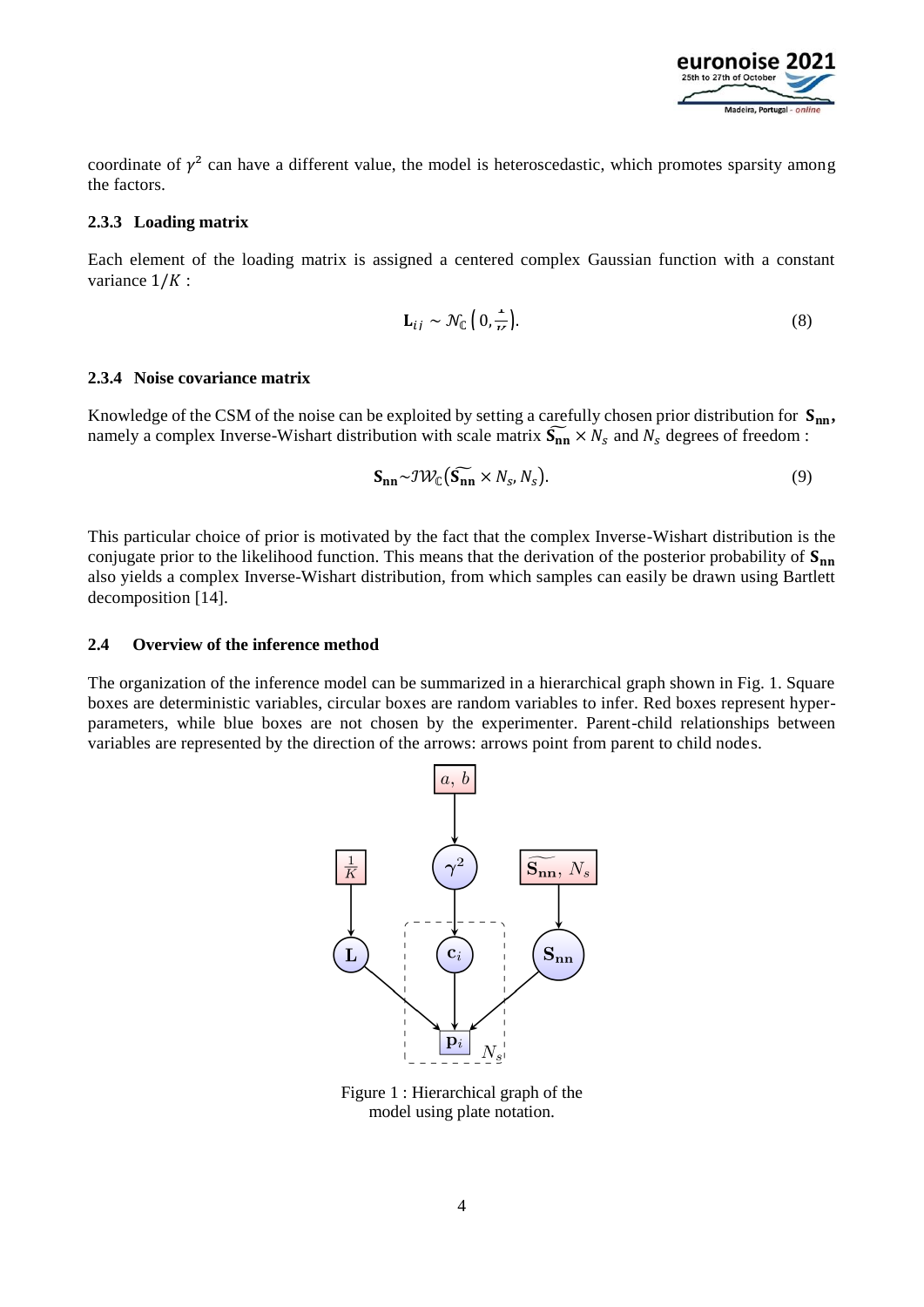

The inference of unknown variables is achieved by drawing samples  $\mathbf{\Theta}^{(i)} = (\mathbf{S_{cc}}^{(i)}, \mathbf{L}^{(i)}, \gamma^{2^{(i)}}, \mathbf{S_{nn}}^{(i)})$  from the posterior distribution of  $\Theta$ . These samples are used to estimate the mean value of  $\Theta$  after the algorithm has reached convergence. This inference method is a Monte-Carlo Markov chain algorithm (MCMC). A particular type of MCMC technique, namely a Gibbs sampling is implemented here. This method only requires the posterior conditional p.d.fs of the four elements of  $\Theta$ . To derive the posterior conditional p.d.f. of a given variable  $\mathbf{\Theta}_i$  within a hierarchical model, the following relationship based on Bayes theorem is used [15]:

$$
|\mathbf{\Theta}_i| \infty_{-\mathbf{\Theta}_i} \mid \alpha \left[ \mathbf{\Theta}_i | \text{parents of } \mathbf{\Theta}_i \right] \times \left[ | \mathbf{\Theta}_k | \text{parents of } \mathbf{\Theta}_k \right]
$$
 (10)

The choice of the prior p.d.fs of the present model is made such that conjugate laws are used. In other words, the posterior conditional p.d.f. of all variables are of the same family as the prior law. The backbone of the Gibbs sampling of the unknown variables is shown in the pseudo-code below. Typically, a thousand iterations are necessary at each frequency. Depending on the number of microphones and factors, this algorithm runs in a few dozen seconds up to a few minutes on a modern laptop computer. In any case, this is negligible compared to the typical time and budget dedicated to an aeroacoustic test campaign.

Input: 
$$
S_{pp}
$$
,  $S_{nn}$ ,  $K$ ,  $N_s$ ,  $a$ ,  $b$ ,  $i_{max}$   
Initialization:  $\Theta^{(0)}$   
while  $i < i_{max}$  do  

$$
\begin{vmatrix}\n\text{for } j < 4 \text{ do} \\
\Theta_j^{(i+1)} \leftarrow [\Theta_j^{(i)} | \infty_{-\Theta_j^{(i)}}]\n\end{vmatrix}
$$
end  
save  $\Theta^{(i+1)}$   
 $i \leftarrow i + 1$   
end

Algorithm 1: Gibbs sampling of the variables of the proposed model

### **3 Experimental setup**



Figure 2 : Overview of the test section. The red zone is a zoom of the nozzle. The green zone shows the rail where the microphones are flush-mounted.

The considered data was measured during a test campaign aiming at characterizing broadband shockassociated noise generated by dual-stream aircraft engines in the presence of flight effects. Test were carried out on a scaled aircraft engine nozzle placed in a transonic wind tunnel of section  $66 \times 66$  inches. The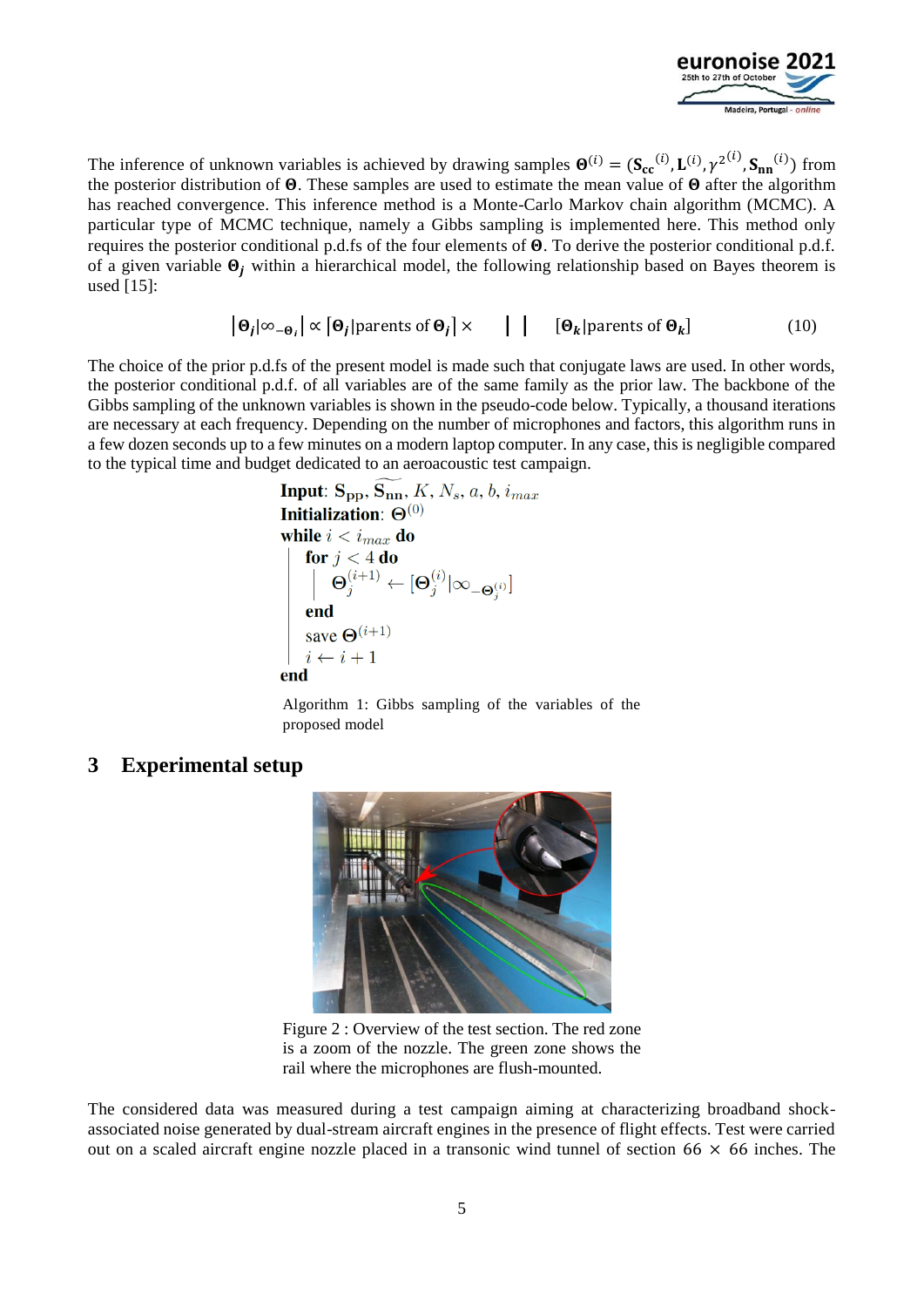

nozzle is designed to reproduce the flow characteristics of a Rolls-Royce Trent 500 engine. The ambient flow in the wind tunnel is set to Mach 0.85, which is representative of a cruise flight Mach of a long-haul aircraft. In order to reproduce the signature of a real engine, the dual-stream architecture of the jet was mimicked by using three separate flows. The primary flow is composed of a mixture of helium and air to simulate the effect of heating by the core of the engine [16], while the ventilation, secondary, and ambient flows are only composed of air.

The instrumentation is composed of a linear array of 129 irregularly spaced microphones visible in the green zone in Fig. 2. Since microphones are flush-mounted on a metallic rail placed directly inside the flow, the measured acoustic field is expected to be corrupted by strong additive noise due to the turbulent boundary layer developing on the surface of the rail. In addition, although special care was given to minimize the generation of parasite acoustic waves inside the test section [17], residual acoustic noise is still present. The purpose of this study is to remove as much as possible both contributions from the measurements in order to isolate BBSAN. Signals were synchronously acquired at a sampling rate of 102.4 kHz, and CSMs were computed with 100 Hz resolution using Welch's method ( $N_s \approx 650$ ). The Strouhal number  $S_t$ , the equivalent jet diameter  $D_i$  and equivalent jet velocity  $U_i$  are used to normalize the data, and are computed according to standard ARP876F.

### **4 Results**

In Fig. 3, all autospectra are plotted as a function of frequency. Humps corresponding to the signature of the engine are visible in the raw autospectra, but are mostly masked by the TBL, which seriously limits the





Figure 3 : Raw, subtracted and denoised autospectra. Microphones are indexed from 0 (most downstream sensor) to 129 (most upstream sensor). Absolute levels are normalized, but the scale color is the same for all figures.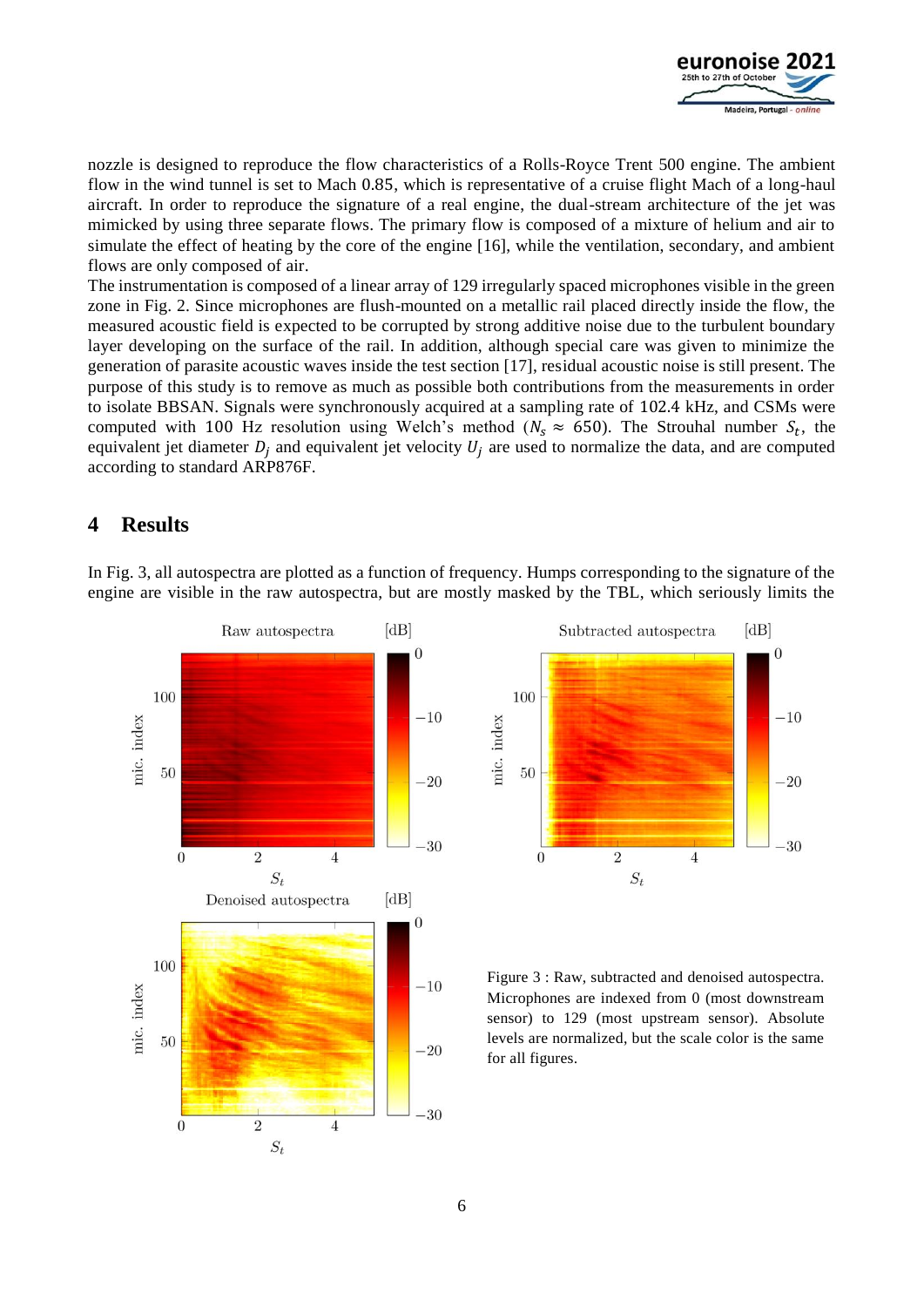

dynamic range. Moreover, for some microphones, discrepancies in the overall level can be noticed. They are due to small manufacturing imperfections on the flushness of the microphones. Subtracted autospectra show better dynamics, which makes the contribution of the engine easier to see. However, in the lowfrequency range, some autospectra are negative, and the corresponding CSMs are negative-definite, which is not physically possible. Further analysis of the setup show that the repeatability error is of the order of 0.8 dB. Therefore, the subtraction method has a limited practical ability to extract the relevant part of the CSM, especially when the SNR is very low, i.e. when the signal part is of the same order magnitude as the repeatability error. Signals denoised with the proposed method show improved behavior. The directivity pattern of the jet is clearly identified. The frequency-dependent directivity observed on the autospectra is an expected behavior of BBSAN, indicating that the extracted signal is relevant.

Fig. 4 shows the frequency-wavenumber analysis of raw, subtracted and denoised signals. The maps are computed using Bayesian focusing [18] with a Tikhonov regularization. A source prior density is taken into account, and computed using beamforming coherence defined as:

$$
\nu_{\vec{k}}^2(\mathbf{S}_{\mathbf{pp}}) = \frac{\mathbf{w}_k \mathbf{w}_{\mathbf{pp}} \mathbf{w}_k}{\mathbf{w}_k \mathbf{w}_k}.
$$
 (11)

Where  $w_{\tilde{k}}$  is a vector containing the signature of a plane wave with normalized axial wavenumber  $\tilde{k} = k \times$  $D_j$ . The advantage of wavenumber analysis is that it provides a natural way of separating the TBL components from the acoustic signal, since they are located in different zones of the  $\tilde{k} - S_t$  map. The limits of the acoustic domain are shown with solid lines in Fig. 4a, 4b, and 4c. Components outside of this domain cannot be due to propagative acoustic waves, and are mainly due to the TBL, concentrated around the convective ridge shown by the dotted line. Components inside the acoustic domain can either be due to the contribution of the engine, or to other parasite acoustic waves propagating inside the test section. With this in mind, one can get a rough estimate of the acoustic CSM by applying a filter in the wavenumber domain,





Figure 4: Raw, subtracted, and denoised frequencywavenumber analysis maps. Absolute levels are normalized, but the scale color is the same for all figures. Solid lines represent the limits of the acoustic domain. The dashed line represents the normal incident plane wave. The dotted line represents the convective ridge of hydrodynamic perturbations.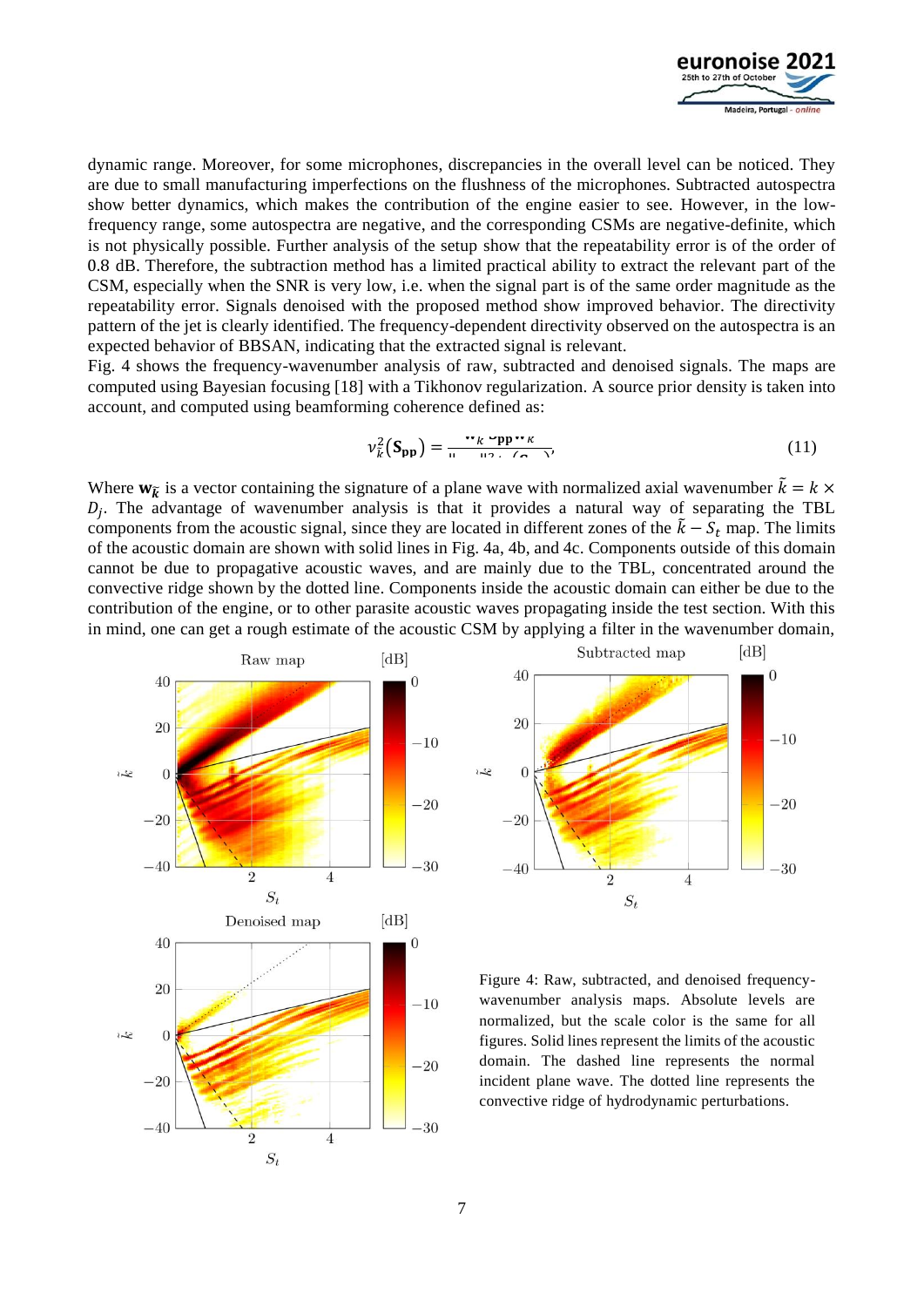

and using it as a reference to assess the quality of the denoising. Note that this filtering method is only made possible by the favorable configuration of the setup, and may be impossible in more complex configurations because of aliasing due to insufficient sampling in the axial direction or when it is impossible to install a line of microphones parallel to the jet, such as in flight tests.



Figure 5: Reference background noise frequencywavenumber analysis maps.

Fig. 4a shows that most of the energy contained in the CSM is due to the turbulent boundary layer, since the major part of the energy is localized near the convective ridge. As mentioned above,  $\tilde{k} - S_t$  maps make it possible to separate hydrodynamic contributions from the signature of the engine located in the acoustic domain. The latter is composed of a sum of discrete ridges. According to Tam and Tanna's distributed source model [19], their slopes give indications about the convection velocity of the turbulent eddies inside the jet, and their intercepts are linked to the spatial organization of the shock-cell pattern located downstream the nozzle. Fig. 4b shows that subtracting the reference background noise CSM fails at suppressing the hydrodynamic content of the CSM, since a large part of the power is still located outside of the acoustic region. In order to be able to process the signals in the low-frequency region, the subtracted CSM was artificially made positive-definite by projecting the raw CSM onto eigenvectors of the background noise reference CSM and by thresholding the subtracted eigenvalues to zero. It seems that too much acoustic energy is left in the subtracted map, because the acoustic signature of the background noise shown in Fig. 5 is still visible on the subtracted map, and overlaps the BBSAN contribution. The acoustic content of the background noise reference is composed of a large hump located mainly at negative wavenumbers, and of a peak centered at  $(k, S_t) = (0, 1.5)$ . These acoustic waves are likely due to mixing jet noise originating from the inner and outer mixing layers of the co-axial (subsonic) flows, as well as from the wake of the pylon. In Fig. 4c, most of the TBL part is efficiently removed, except for very low Strouhal numbers. The proposed denoising method has the advantage of yielding positive-definite CSMs, which avoids applying additional post-processing to artificially remove the non-physical components of the CSM. In order to quantify the quality of the denoising, the ratio between the amount of energy inside the acoustic domain can be compared to the amount of hydrodynamic energy by integrating the sources on corresponding  $\tilde{k}$  zones. This indicator is designed to check that the residual CSM only contains acoustic energy. Fig. 6a shows that for raw signals, the TBL contribution is 5 dB higher than the acoustic contribution up to  $S_t = 4$ . For  $S_t > 4$ , the TBL ridge is outside of the scanned  $\tilde{k}$  region, therefore, the TBL level artificially drops, thus reducing the value of the considered indicator. The subtraction method only allows to decrease the TBL/acoustic ratio to 0 dB, indicating that half of the energy of the CSM is still due to hydrodynamic noise. On the contrary, the proposed denoising method allows to reduce the TBL contribution at least 10 dB below the acoustic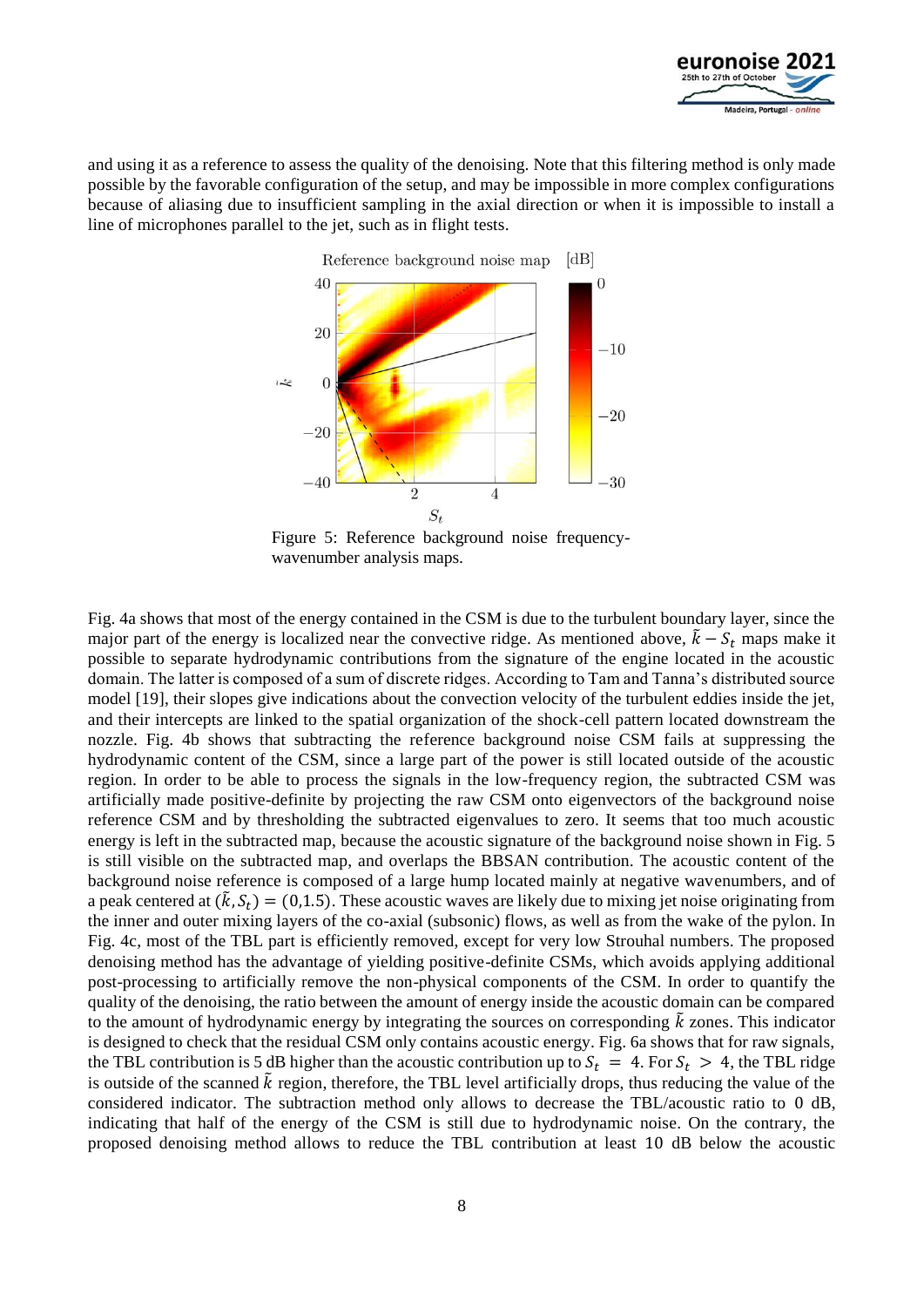

contribution for  $S_t > 0.2$ . The TBL vs acoustic ratio is further decreased to  $-20$  dB for higher frequencies, indicating that the CSM is essentially composed of acoustic contributions.

The levels of acoustic energy can also be checked to understand how much of the acoustic energy is removed from the original CSM. Fig. 6b shows that the subtraction of the reference CSM reduces the overall acoustic energy of around 5 dB below  $S_t = 3$ . This is due to the fact that this method partially suppresses the broadband hump of the reference CSM centered at  $(\tilde{k}, S_t) = (-25, 1.5)$  as well as the peak centered at  $(\tilde{k}, S_t) = (0, 1.5)$ , although a small part of them are still present in the CSM (see Fig. 4b). The denoised signals exhibit slightly smaller acoustic levels because the residual background noise is more efficiently removed than in the subtracted signals, since the present method allows the identified noise to be slightly different from the reference CSM. It can be noticed however that the peak at  $S_t = 1.5$  is still visible, showing that this source of noise is not perfectly removed.



The conclusion that can be drawn from Figs. 6a and 6b is that the subtracted CSM is dominated to a large extent by hydrodynamic fluctuations that mask the acoustic contribution of interest. To the contrary, TBL is almost completely removed by the proposed method, and the denoised acoustic part is similar to the one identified in the subtracted CSM, apart from a few dBs of difference explained by the small variability of the background noise between the two measured configurations.

### **5 Conclusion**

A denoising method was introduced to efficiently separate the acoustic contribution from uninteresting background noise components (TBL or parasite acoustic sources) in the context of aeroacoustic testing. It is based on Bayesian factor analysis with a structured noise, whose characteristics have been estimated by measuring an independent reference CSM. Unlike methods from the literature, the measured background noise reference is seen as uncertain, and the identified noise is allowed to slightly depart from it, thus providing additional flexibility to identify a relevant signal. Experimental results on a scaled dual-stream engine in a transonic wind tunnel show that the proposed method allows efficient removal of the TBL contribution. It also highlights that this technique outperforms the crude but common subtraction method, which consists in subtracting the background noise reference CSM from the measurement. Future works might focus on exploiting the full potential of Bayesian denoising by tackling more complex configurations where wavenumber filtering does not suffice to extract a rough estimate of the acoustic contribution of interest.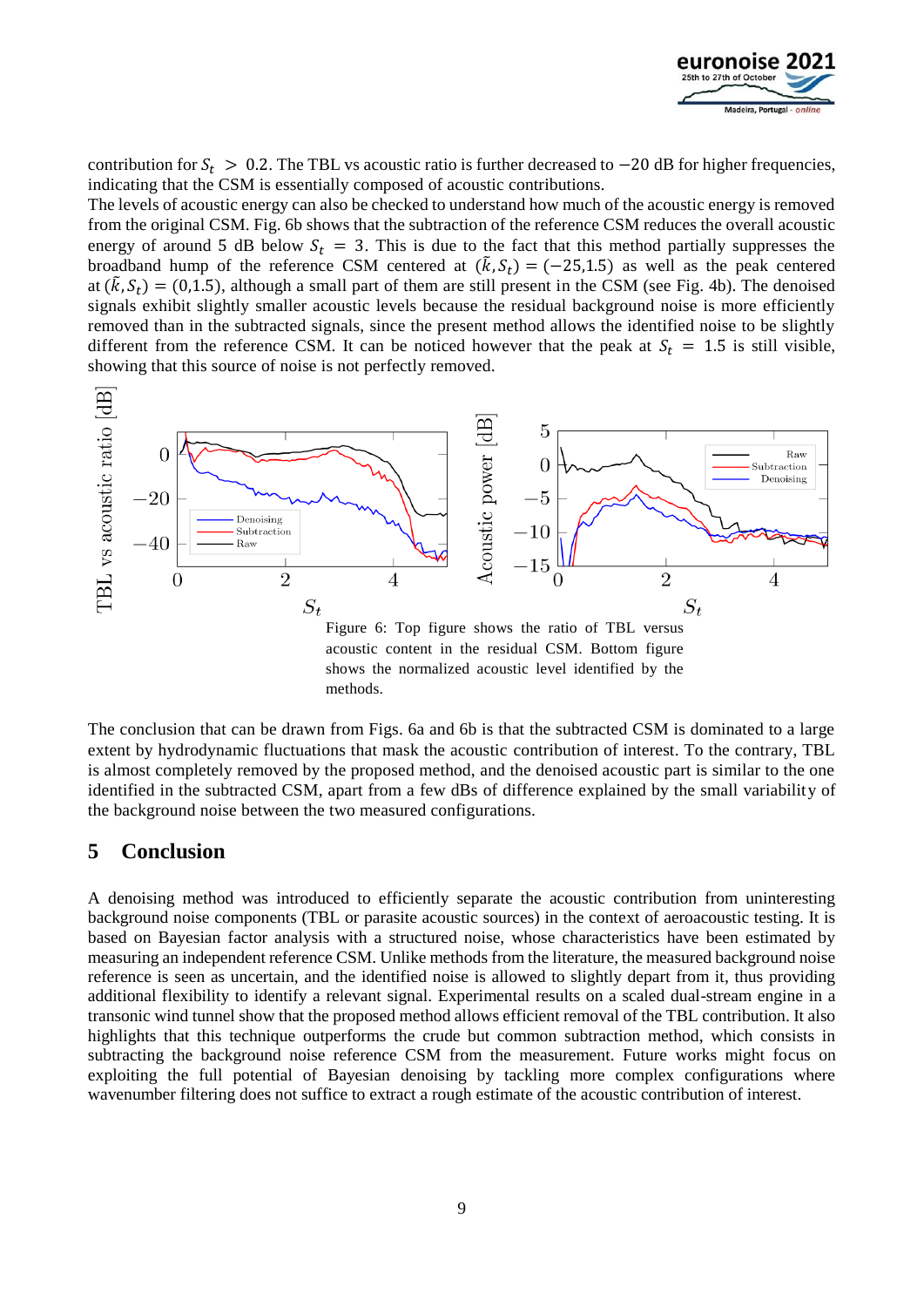

# **Acknowledgements**

This work was supported by the LABEX CeLyA (ANR-10-LABX-0060) of Université de Lyon, within the program "Investissements d'Avenir" (ANR-16-IDEX-0005) operated by the French National Research Agency (ANR).

## **References**

[1] J. Hald, "Removal of incoherent noise from an averaged cross-spectral matrix," The Journal of the Acoustical Society of America, vol. 142, no. 2, pp. 846–854, 2017.

[2] R. Dougherty, "Cross spectral matrix diagonal optimization," in 6th Berlin Beamforming Conference, Feb. 2016.

[3] O. Leclère, N. Totaro, C. Pezerat, F. Chevillotte, and P. Souchotte, "Extraction of the acoustic part of a turbulent boundary layers from wall pressure and vibration measurements," in Proceedings of the International Congress on Noise and Vibration Emerging Methods, Proceedings of Novem 2015, (Dubrovnik, Croatia), p. 49046, 2015.

[4] S. Amailland, J.-H. Thomas, C. Pézerat, and R. Boucheron, "Boundary layer noise subtraction in hydrodynamic tunnel using robust principal component analysis," The Journal of the Acoustical Society of America, vol. 143, no. 4, pp. 2152–2163, 2018.

[5] I. Davis and G. Bennett, "Experimental investigations of coherence based noise source identification techniques for turbomachinery applications-classic and novel techniques," in 17th AIAA/CEAS Aeroacoustics Conference (32nd AIAA Aeroacoustics Conference), p. 2830, 2011.

[6] Q. Leclere, A. Dinsenmeyer, J. Antoni, E. Julliard, and A. Pintado-Peno, "Thresholded multiple coherence as a tool for source separation and denoising: Theory and aeroacoustic applications," Applied Acoustics, vol. 178, p. 108021, 2021.

[7] A. Dinsenmeyer, Q. Leclère, J. Antoni, and E. Julliard, "A bayesian approach for the separation of the acoustic and the correlated aerodynamic wall pressure fluctuations," The Journal of the Acoustical Society of America, vol. 149, no. 6, pp. 4410–4421, 2021.

[8] J. Huber, K. Britchford, E. Laurendeau, V. Fleury, J. Bult´e, A. Sylla, and D. Long, "Understanding and reduction of cruise jet noise at model and full scale," in 15th AIAA/CEAS Aeroacoustics Conference (30th AIAA Aeroacoustics Conference), p. 3382, 2009.

[9] C. J. Bahr and W. C. Horne, "Subspace-based background subtraction applied to aeroacoustic wind tunnel testing," International Journal of Aeroacoustics, vol. 16, no. 4-5, pp. 299–325, 2017.

[10] J. Bulté, "Acoustic array measurements in aerodynamic wind tunnels: a subspace approach for noise suppression," in 13th AIAA/CEAS Aeroacoustics Conference (28th AIAA Aeroacoustics Conference), p. 3446, 2007.

[11] A. Dinsenmeyer, J. Antoni, Q. Leclère, and A. Pereira, "A probabilistic approach for cross-spectral matrix denoising: Benchmarking with some recent methods," The Journal of the Acoustical Society of America, vol. 147, no. 5, pp. 3108–3123, 2020.

[12] P. Sijtsma, A. Dinsenmeyer, J. Antoni, and Q. Leclere, "Beamforming and other methods for denoising microphone array data," in 25th AIAA/CEAS Aeroacoustics Conference, p. 2653, 2019.

[13] A. Dinsenmeyer, J. Antoni, Q. Leclère, and A. Pereira, "On the denoising of cross-spectral matrices for (aero) acoustic applications," in bebec, 2018.

[14] D. K. Nagar and A. K. Gupta, "Expectations of functions of complex wishart matrix," Acta applicandae mathematicae, vol. 113, no. 3, pp. 265–288, 2011.

[15] W. M. Bolstad, Understanding computational Bayesian statistics, vol. 644. New York: John Wiley & Sons, 2009.

[16] D. Long, "Turbofan exhaust noise using helium/air mixture to simulate core temperature," in 10th AIAA/CEAS Aeroacoustics Conference, p. 3018, 2004.